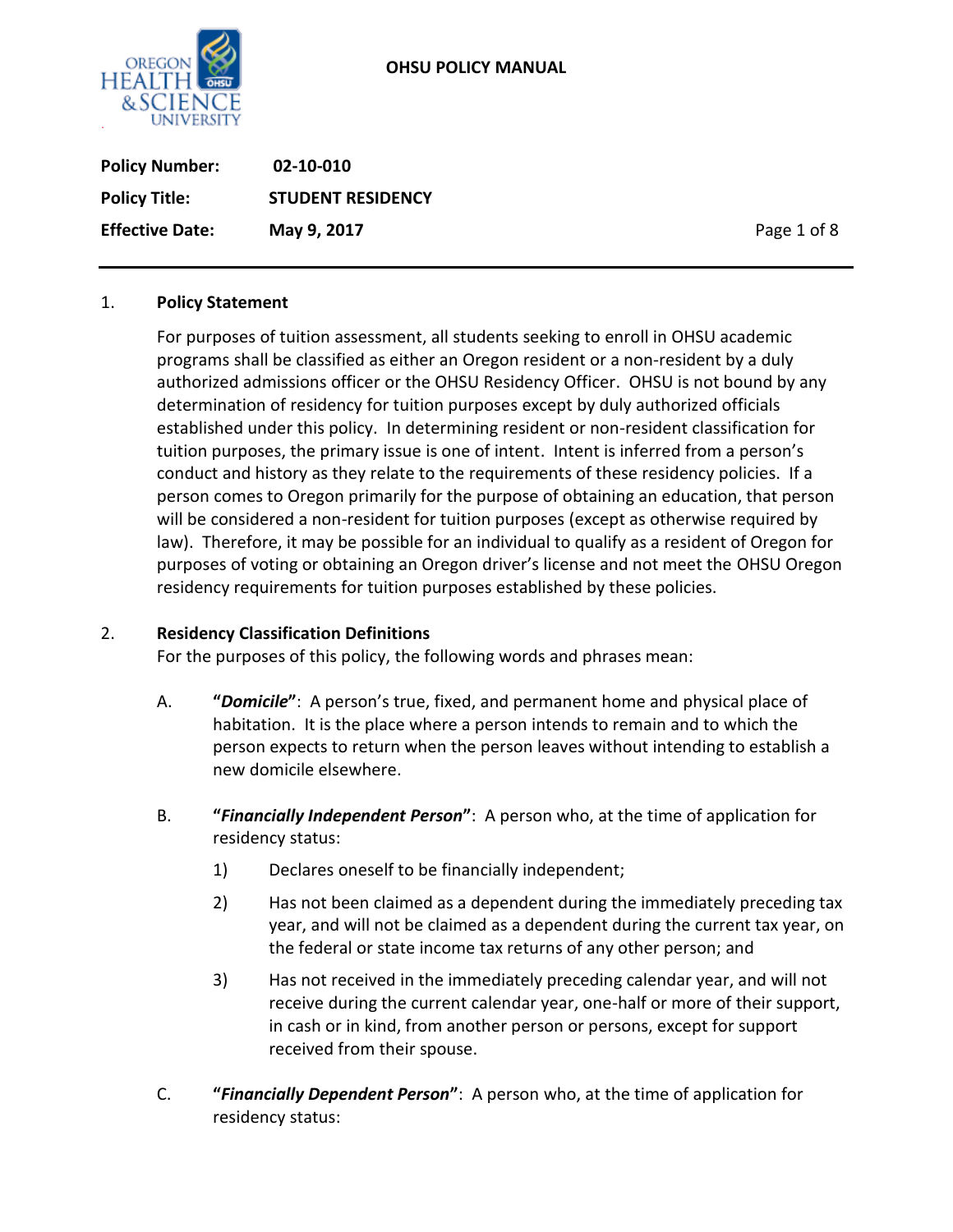- 1) Declares oneself to be financially dependent; and
- 2) Has been claimed as a dependent on the federal and state income tax returns of another person during the immediately preceding tax year.
- D. *"Covered Individual"*:A person who meets the eligibility requirements under Section 702 of the Veterans Access, Choice and Accountability Act of 2014.
- E. "*Member of the Armed Forces*": Officers and enlisted personnel of:
	- 1) The Army, Navy, Air Force, Marine Corps and Coast Guard of the United States;
	- 2) Reserve components of the Army, Navy, Air Force, Marine Corps and Coast Guard of the United States;
	- 3) The National Guard of the United States and the Oregon National Guard.
- F. **"Dependent children of Members of the Armed Forces"** includes any child who:
	- 1) Is under 18 years of age and not married, otherwise emancipated, or selfsupporting; or
	- 2) Is under 23 years of age, unmarried, enrolled in a full-time course of study in an institution of higher education, and dependent on the member for over one-half of their support.

## 3. **Residency Classification Criteria for Tuition Purposes**

- A. An Oregon resident is a financially independent person, or a financially dependent person of another person, who, for the 12 consecutive months immediately prior to commencing enrollment in an OHSU academic program (or for the 12 consecutive months immediately prior to the term for which a residency re-classification is sought):
	- 1) Has established and maintained a domicile in Oregon; and
	- 2) Has not enrolled for more than eight credit hours per term as a college student.
		- a) Except as provided in section 5.A., a person who has enrolled for more than eight credit hours per term during any of the 12 consecutive months shall be presumed to be in Oregon for primarily educational purposes, and therefore classified as non-resident for tuition purposes unless the person proves, in fact, establishment of a bona fide domicile in Oregon primarily for purposes other than educational;
- B. An Oregon resident is also a person that qualifies as a Covered Individual under Section 702 of the Veterans Access, Choice and Accountability Act of 2014. A Covered Individual is an individual who meets one or more of the following criteria: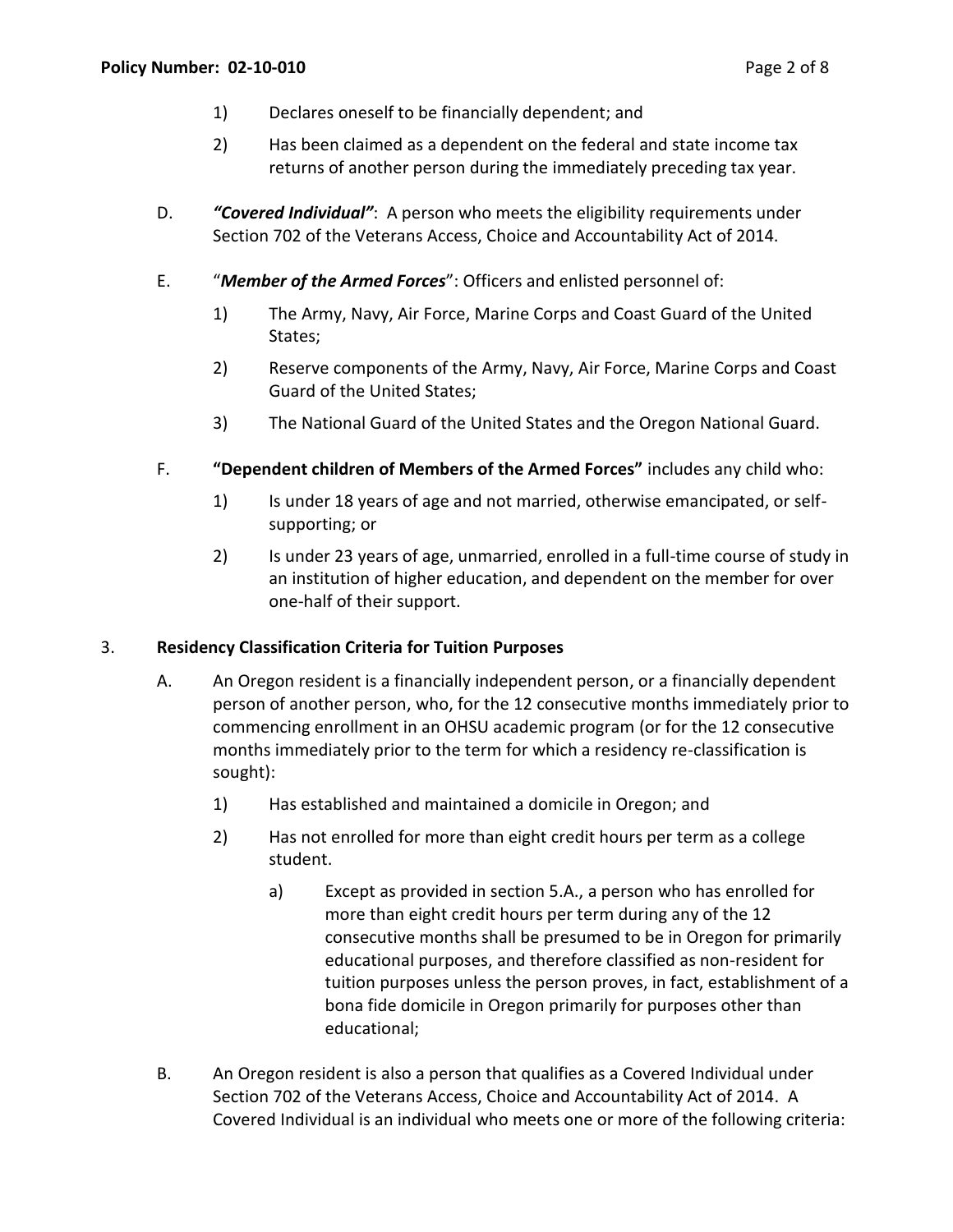- 1) Is a Veteran who lives in Oregon (regardless of their formal state of residence) and enrolls at OHSU within three years of discharge or release from a period of active duty service of 90 days or more; or
- 2) Is a spouse or child using transferred benefits who lives in Oregon (regardless of their formal state of residence) and enrolls at OHSU within three years of the transferor's discharge or release from a period of active duty service of 90 days or more; or
- 3) Is a spouse or child using transferred benefits who lives in Oregon (regardless of their formal state of residence) and enrolls at OHSU and the transferor is a member of the uniformed service who is serving on active duty; or
- 4) Is a spouse or child using benefits under the Marine Gunnery Sergeant John David Fry Scholarship, who lives in Oregon (regardless of their formal state of residence) and enrolls at OHSU.
- C. An Oregon resident is also a Veteran who meets the following criteria:
	- 1) Prior to commencing enrollment in an OHSU academic program was relieved or discharged from service with either an honorable discharge or general discharge under honorable conditions; and
	- 2) Has established a domicile in Oregon prior to commencing enrollment in an OHSU academic program; and
	- 3) Has been formally admitted into an OHSU academic program for an academic year starting on or after 2014-15.
- D. An Oregon resident is also a Member of the Armed Forces, their spouse and dependent children who meet the following criteria:
	- 1) Reside in this state while assigned to duty at any base, station, shore establishment or other facility in this state; or
	- 2) Reside in this state while serving as members of the crew of a ship that has an Oregon port of shore establishment as its home port or permanent station; or
	- 3) Reside in a foreign country and file an Oregon state income tax return no later than 12 months before leaving active duty.
- E. An Oregon resident is also a person who is not a citizen or lawful permanent resident of the United States who meets the following criteria:
	- 1) The person meets the requirements for Oregon Residency as defined in Section 3.A. of this policy; and
		- a) The person is an immigrant granted documented refugee or political asylum in the United States; or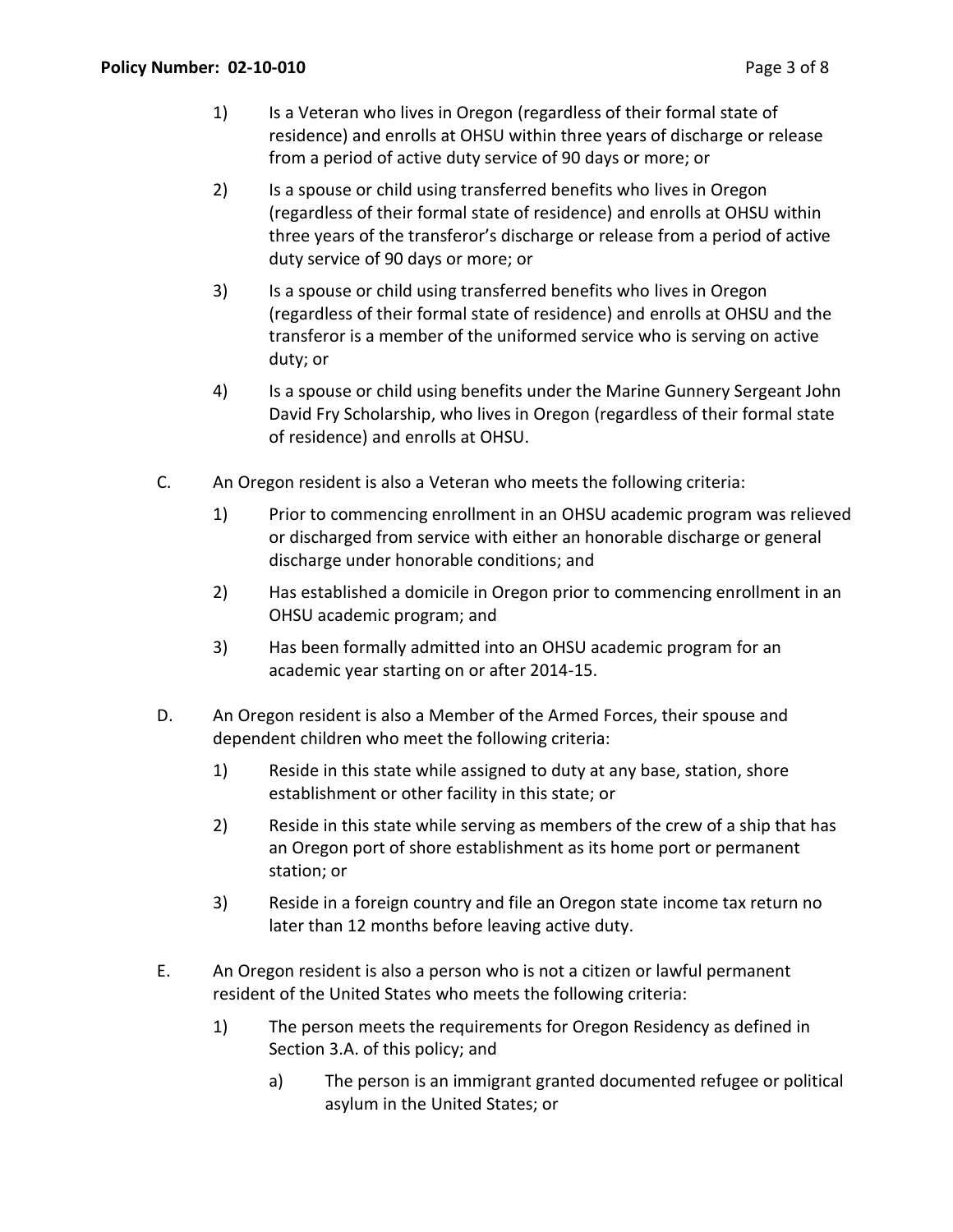- b) The person holds one of the following non-immigrant visa classifications: A, E, G, H-1B, H-1C, the spouse or child of a person holding an H-1B or H-1C visa, I, K, L, NATO, O, R, S, T, TN, U or V. A person possessing a non-immigrant or temporary visa that is not identified under this policy shall not be considered an Oregon resident; or
- c) The person has been formally admitted into an academic program at OHSU for an academic year starting on or after 2014-15 and shows intention to become a citizen or a lawful permanent resident of the United States by submitting to OHSU:
	- 1. An official copy of the person's application to register with a federal immigration program or federal deportation deferral program or a statement of intent that the person will seek to obtain citizenship as permitted under federal law; and
	- 2. An affidavit stating that the person has applied for a federal individual taxpayer identification number or other federal identification document.
- F. An Oregon resident is also a member of a federally recognized tribe of Oregon or an enrolled member of a Native American tribe which had traditional and customary tribal boundaries that included parts of the state of Oregon or which had ceded or reserved lands within the state of Oregon.

The federally recognized tribes of Oregon are:

- 1) Burns Paiute Tribe;
- 2) Confederated Tribes of Coos, Lower Umpqua and Siuslaw;
- 3) Confederated Tribes of Grand Ronde Community of Oregon;
- 4) Confederated Tribes of Siletz Indians of Oregon;
- 5) Confederated Tribes of the Umatilla Indian Reservation;
- 6) Confederated Tribes of the Warm Springs Indian Reservation;
- 7) Coquille Indian Tribe;
- 8) Cow Creek Band of Umpqua Indians;
- 9) Klamath Tribes.

The Native American tribes which had traditional and customary tribal boundaries that included parts of the state of Oregon or which had ceded or reserved lands within the state of Oregon are:

- 1) California:
	- a) Benton Paiute Tribe;
	- b) Big Bend Rancheria;
	- c) Big Lagoon Rancheria;
	- d) Blue Lake Rancheria;
	- e) Bridgeport Indian Colony;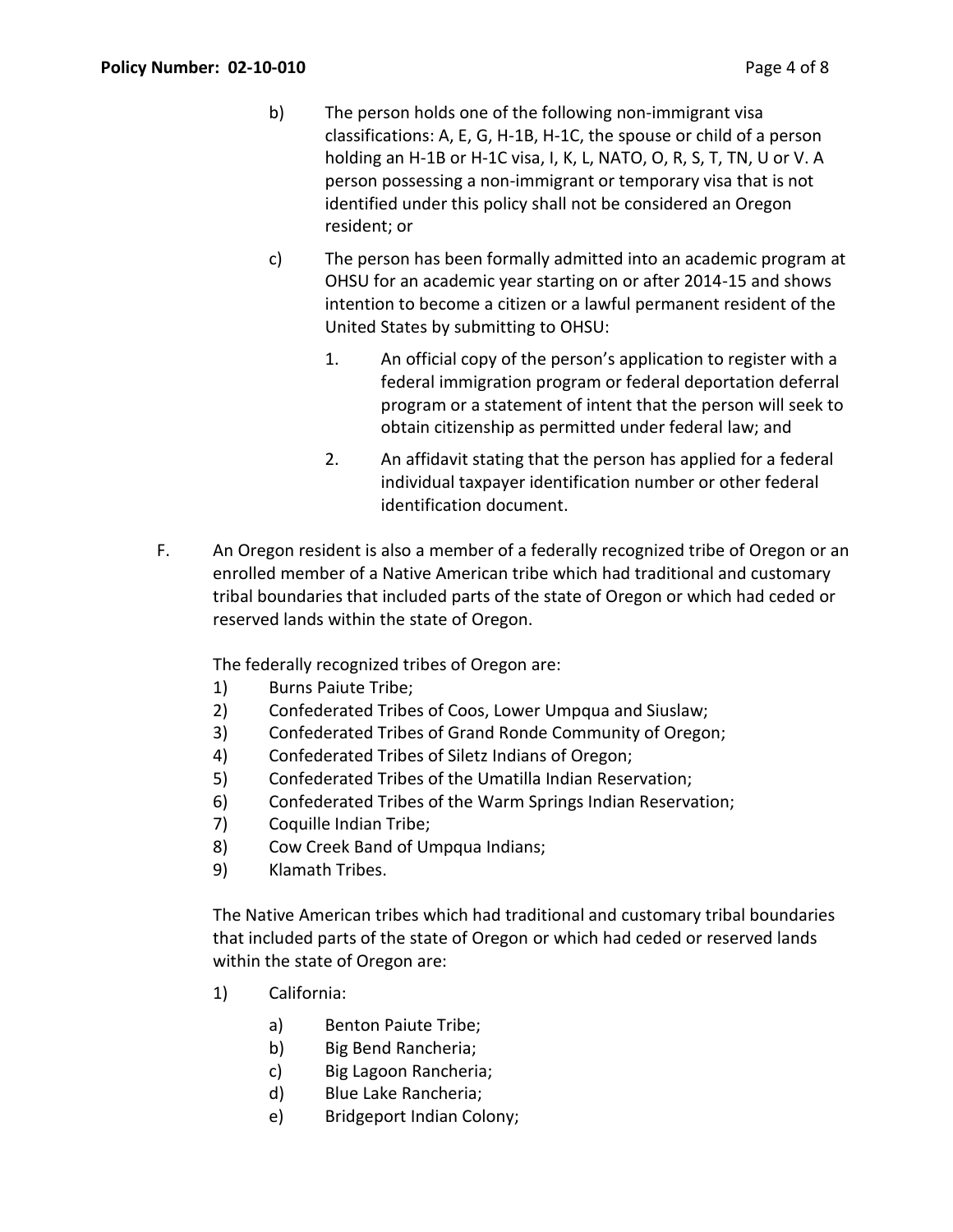- f) Cedarville Rancheria;
- g) Fort Bidwell Indian Tribe;
- h) Hoopa Valley Tribe;
- i) Karuk Tribe of California;
- j) Likely Rancheria;
- k) Lookout Rancheria;
- l) Lytton Rancheria;
- m) Melochundum Band of Tolowa Indians;
- n) Montgomery Creek Rancheria;
- o) Pit River Tribe;
- p) Quartz Valley Indian Community;
- q) Redding Rancheria;
- r) Roaring Creek Rancheria;
- s) Smith River Rancheria;
- t) Susanville Rancheria;
- u) Tolowa-Tututni Tribe;
- v) Winnemucca Colony;
- w) XL Ranch;
- x) Yurok Tribe.
- 2) Idaho:
	- a) Nez Perce Tribe of Idaho;
	- b) Shoshoni-Bannock Tribes.
- 3) Nevada:
	- a) Duck Valley Shoshone-Paiute Tribes;
	- b) Fallon Paiute-Shoshone Tribe;
	- c) Fort McDermitt Paiute-Shoshone Tribe;
	- d) Lovelock Paiute Tribe;
	- e) Pyramid Lake Paiute Tribe:
	- f) Reno-Sparks Indian Colony;
	- g) Summit Lake Paiute Tribe;
	- h) Walker River Paiute Tribe;
	- i) Winnemucca Indian Colony;
	- j) Yerington Paiute Tribe.
- 4) Oklahoma: Modoc Tribe of Oklahoma.
- 5) Washington:
	- a) Chehalis Community Council;
	- b) Colville Confederated Tribes;
	- c) Quinault Indian Nation;
	- d) Shoalwater Bay Tribe;
	- e) Yakama Indian Nation.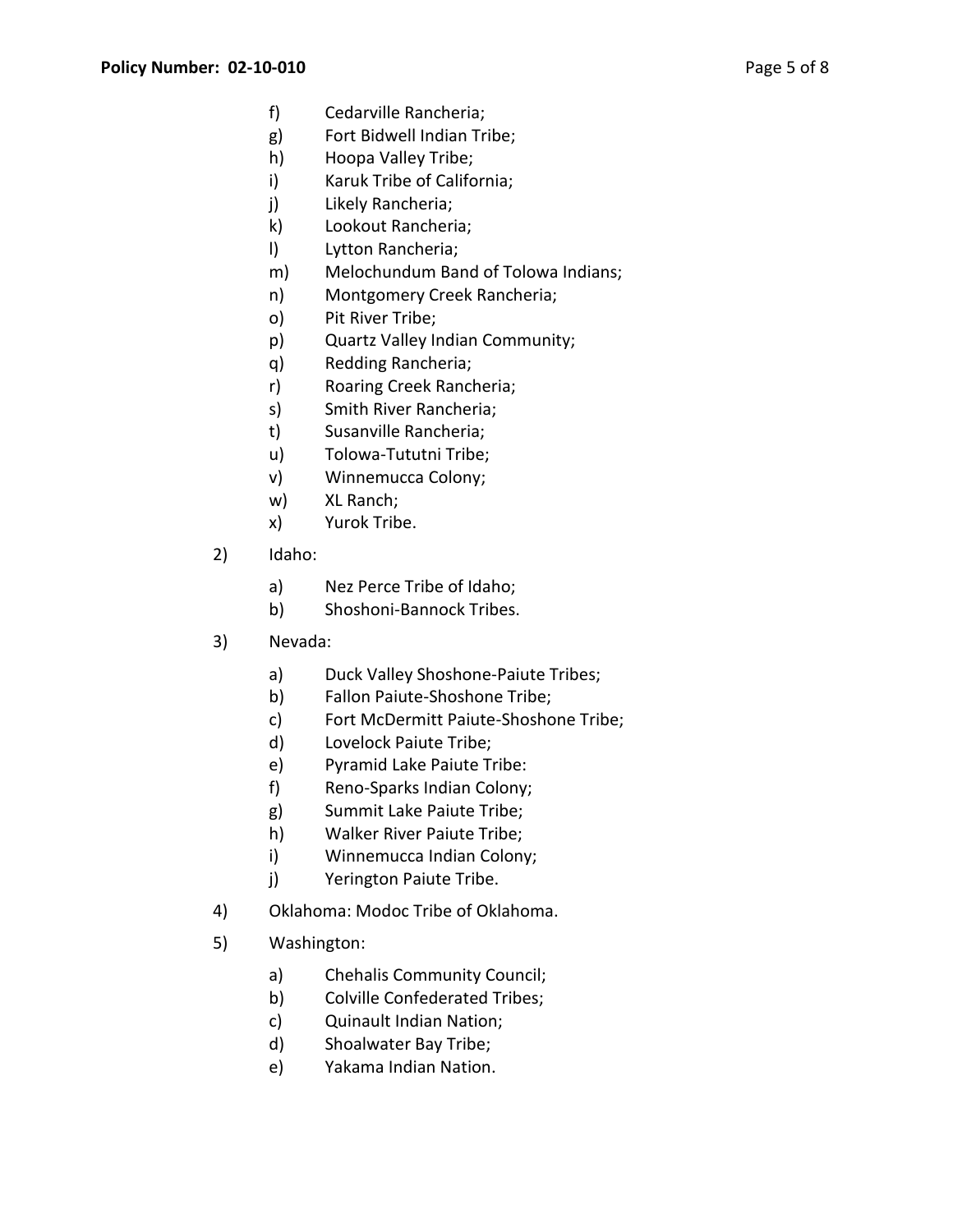### 4. **Residency Consideration Factors**

- A. The following factors, although not necessarily conclusive or exclusive, have probative value in support of a claim for Oregon residency classification under 3.A. of this policy:
	- 1) Be primarily engaged in activities other than those of a college student and reside in Oregon for 12 consecutive months immediately prior to beginning enrollment in an OHSU academic program or immediately prior to the beginning of the term for which a residency re-classification is sought;
	- 2) Reliance upon Oregon resources for financial support;
	- 3) Domicile in Oregon of persons legally responsible for the student;
	- 4) Acceptance of an offer of permanent employment in Oregon; and
	- 5) Ownership by the person of a permanent living quarters in Oregon.
- B. The following factors, standing alone, do not constitute sufficient evidence to effect classification as an Oregon resident for tuition purposes:
	- 1) Voting or registration to vote;
	- 2) Employment in any position normally filled by a student;
	- 3) The lease of living quarters;
	- 4) Admission to a licensed practicing profession in Oregon;
	- 5) Automobile registration;
	- 6) Public records, for example, birth and marriage records, Oregon driver's license;
	- 7) Continuous presence in Oregon during periods when not enrolled in school;
	- 8) Ownership of property in Oregon, or the payment of Oregon income or other Oregon taxes; or
	- 9) Domicile in Oregon of the student's spouse.
- C. Reliance upon non-Oregon resources for financial support is an inference of residency in another state. Similarly, indicating a state, other than Oregon, by an applicant on a national admissions application form is probative value of residency in another state.

## 5. **Maintenance of or Changes to Oregon Residency**

A. A person who has previously established and maintained a domicile in Oregon for at least 12 consecutive months during which time the person was not enrolled for more than eight credit hours as a college student, is not subject to the requirement of section 3.A.2.a. as long as the person has not physically resided in another state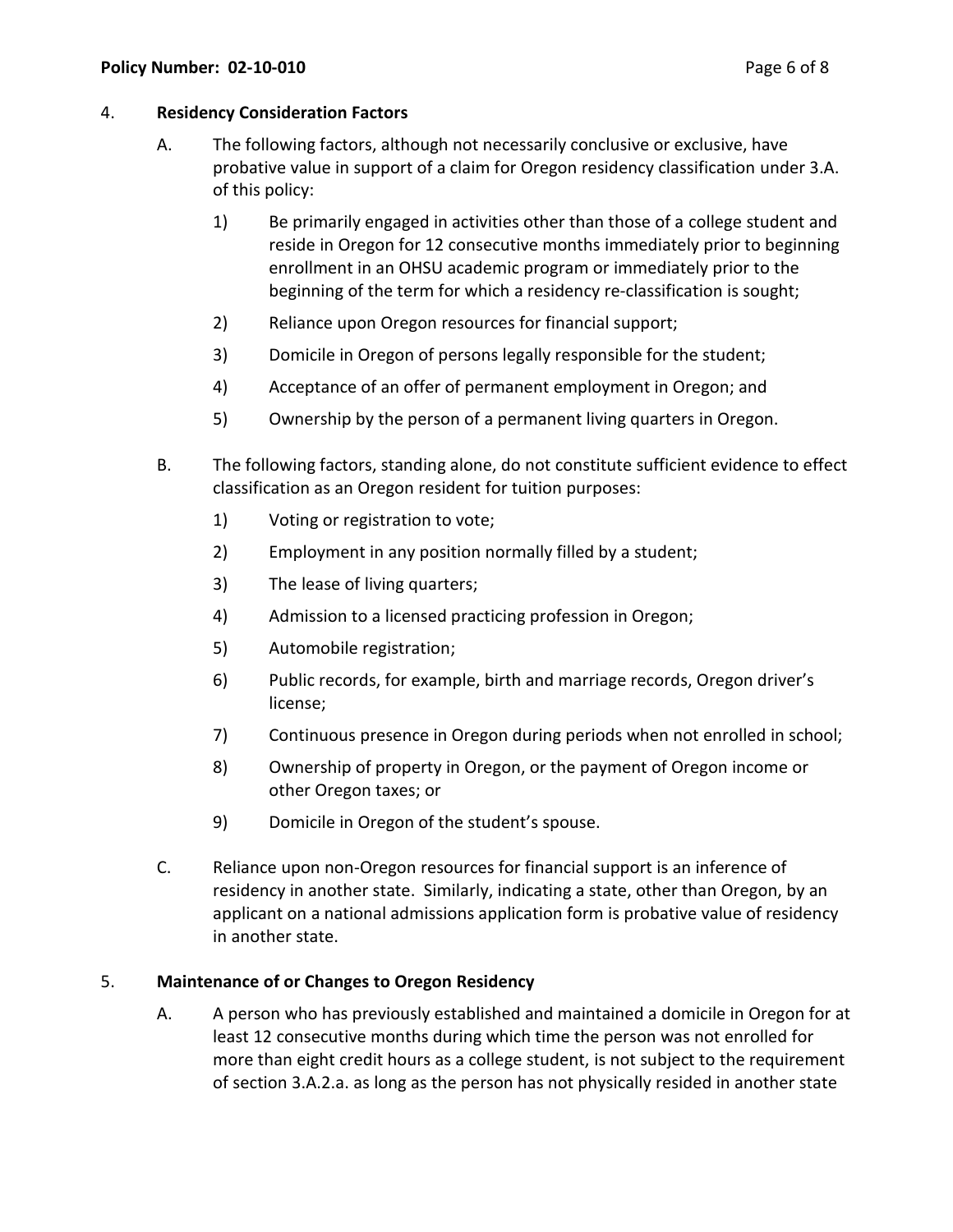for more than 12 consecutive months since establishing and maintaining a domicile in Oregon.

- B. Once established, classification as an Oregon resident continues so long as the student remains in continuous academic year enrollment at OHSU (other than during regularly scheduled breaks between courses or terms).
- C. Persons meeting Oregon resident classification under section 3.B. who initially meet the requirements will maintain Covered Individual status as long as they remain continuously enrolled at OHSU (other than during regularly scheduled breaks between courses or terms).
- D. An Oregon resident entering the armed forces retains Oregon residence classification until it is voluntarily relinquished.
- E. An Oregon resident entering into the Peace Corps or Americorps (or similar national service program), will retain Oregon resident classification as long as the person returns to Oregon (for the purpose of maintaining a domicile in Oregon) within 12 months of leaving the service organization.
- F. An Oregon resident who leaves Oregon for continuous enrollment (other than during regularly scheduled breaks between courses or terms) at an institution outside of Oregon will retain Oregon resident classification as long as the person returns to Oregon (for the purpose of maintaining a domicile in Oregon) within 12 months of ceasing enrollment at that institution.
- G. An Oregon resident who leaves Oregon for enrollment at an institution outside of Oregon and later seeks to enroll at OHSU and does not meet the requirements under section 5.F. will have their residency classification examined and determined according to section 3 of this policy.
- H. The criteria for determining Oregon residency classification shall also be used to determine whether a person who has moved from Oregon has established a non-Oregon residence.

## 6. **Student Rights and Responsibilities**

- A. Persons meeting Oregon resident classifications may need to self-identify by notifying the Registrar's Office no later than the first day of the academic term for which Oregon resident classification criteria are met. Once the eligible person provides notification and documentation to the Registrar's Office, tuition will be assessed at the resident rate for subsequent terms.
- B. A person who is aggrieved by a residency classification determined by a duly authorized admissions officer may complete and submit a notarized Residence